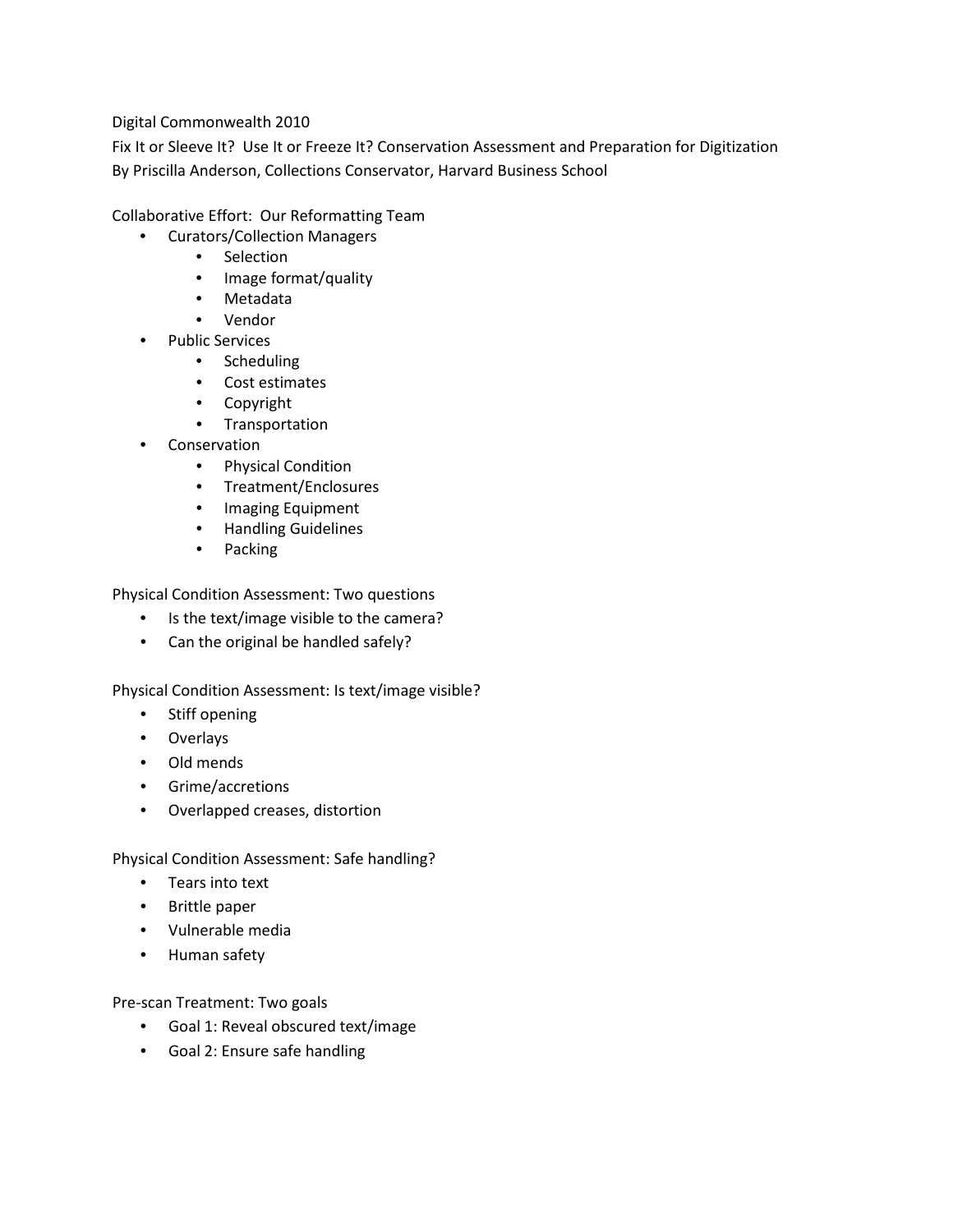Pre-scan Treatment: Reveal obscured text and image

- Remove and re-hinge attachments
- Surface clean
- Realign and remend old repairs
- Humidify and flatten overlapped creases in text
- Remove staples, paper clips
- Release tight areas or disbind
- Open uncut pages

Pre-scan Treatment: Ensure safe handling

- Repair precarious tears
- Polyester sleeves for unbound sheets
	- Brittle, insect-damaged
	- Silked
	- Photographs

Choice of Imaging Equipment

- What are the physical requirements of the original?
- How much do the different equipment choices cost per frame?

Choice of Imaging Equipment

- Single sheets or bound?
- Size restrictions?
- Platen on top?
- Angle of opening?
- Speed of work?
- Cost per image?

Handling Instructions for camera operators

Packing and Transport

- Goal: prevent damage during transit
	- Vibration and possible impact
	- Environmental changes
	- Temporary or permanent enclosure

Post-scan Assessment

- Physical condition
- Expected use